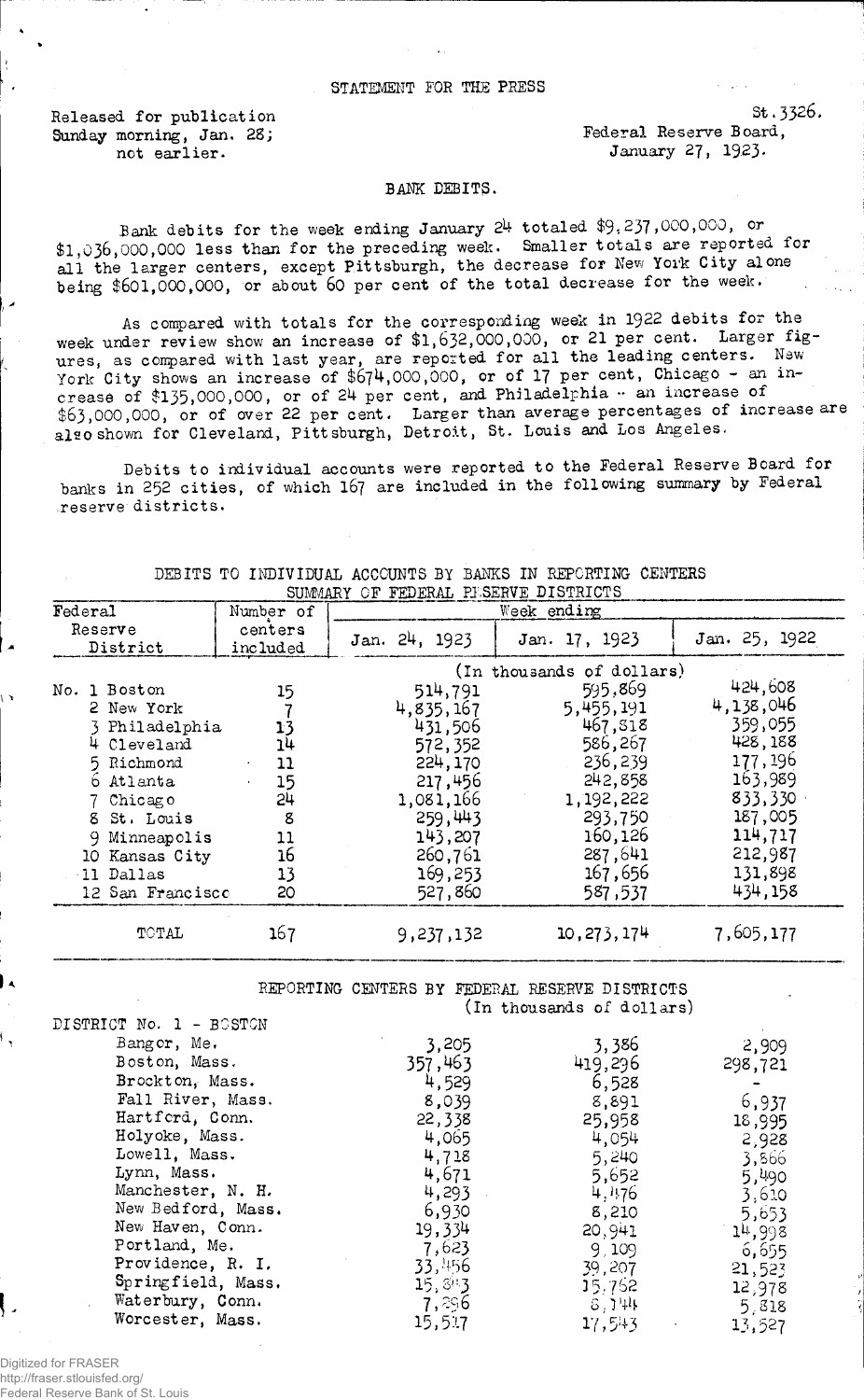| st.3326a.<br>DEBITS TO INDIVIDUAL ACCOUNTS BY BANKS IN REPORTING CENTERS<br>Week ending |                         |                           |               |  |
|-----------------------------------------------------------------------------------------|-------------------------|---------------------------|---------------|--|
|                                                                                         | $\text{Jan. } 24, 1923$ | Jan. 17, 1923             | Jan. 25, 1922 |  |
|                                                                                         |                         | (In thousands of dollars) |               |  |
| DISTRICT No. 2 - NEW YORK                                                               |                         | 22,415                    | 20,231        |  |
| Albany, N.Y.                                                                            | 17,873                  | 5,204                     | 3.,331        |  |
| Binghamton, N.Y.                                                                        | 4,501                   | 72,245                    | 51,008        |  |
| Buffalo, N. Y.                                                                          | 66,177                  | 3,610                     |               |  |
| Elmira, N. Y.                                                                           | 3,549                   | 4,433                     |               |  |
| Jamestown, N.Y.                                                                         | 3,570                   | 3,535                     |               |  |
| Montclair, N. J.                                                                        | 3,335                   | 71,077                    |               |  |
| Newark, N. J.                                                                           | 59,981<br>4,696,897     | 5,298,006                 | 4,023,250     |  |
| New York, N. Y.<br>No. New Jersey Clearing                                              |                         |                           |               |  |
| House Association                                                                       | 38,684                  | 48,821                    |               |  |
| Passaic, N. J.                                                                          | 5,945                   | 6,885                     | 4,639         |  |
| Rochester, N.Y.                                                                         | 29,499                  | 35,177                    | 24,452        |  |
| Stamford, Conn.                                                                         | 3,203                   | 3,264                     |               |  |
| Syracuse, N.Y.                                                                          | 14,275                  | 15,259                    | 11,135        |  |
| PISTRICT No. 3 - PHILADELPHIA                                                           |                         |                           |               |  |
| Allentown, Pa.                                                                          | 6,418                   | 6,376                     |               |  |
| Altoona, Pa.                                                                            | 3,429                   | 4,082<br>11,493           | 2,593         |  |
| Camden, N. J.                                                                           | 10,164                  |                           | 4,209         |  |
| Chester, Pa.                                                                            | 4,921                   | 5,678<br>7,634            | 8,087         |  |
| Harrisburg, Pa.                                                                         | 6,685                   | 2,671                     |               |  |
| Hazleton, Pa.                                                                           | 2,018<br>4,595          | 5,080                     | 3,577         |  |
| Johnstown, Pa.<br>Lancaster, Pa.                                                        | 5,789                   | 6,892                     | 3,708         |  |
| Lebanon, Pa.                                                                            | 1,360                   | 1,512                     |               |  |
| Norristown, Pa.                                                                         | 798                     | 915.                      |               |  |
| Philadelphia, Pa.                                                                       | 345,377                 | 371,225                   | 281,874       |  |
| Reading, Pa.                                                                            | 8,447                   | 10,928                    | 6,877         |  |
| Scranton, Pa.                                                                           | 17,029                  | 15,889                    | 15,910        |  |
| Trenton, $N$ . J.                                                                       | 11,390                  | 13,087                    | 10,258        |  |
| Wilkes-Barre, Pa.                                                                       | 8,050                   | 10,027                    | 8,340         |  |
| Willimasport, Pa.                                                                       | 4,051                   | 4,308                     | 3,403         |  |
| Wilmington, Del.                                                                        | 7,431                   | 8,377                     | 6,843         |  |
| York, Pa.                                                                               | 4,312                   | 4,611                     | 3,376         |  |
| DISTRICT No. 4 - CLEVELAND                                                              |                         |                           |               |  |
| Akron, Ohio'                                                                            | 16,565                  | 15,324                    | 11,720        |  |
| Butler, Pa.                                                                             | 2,308                   | 2,440                     |               |  |
| Canton, Chio<br>Cincinnati, Chio                                                        | 9,958<br>74,280         | 9,989<br>84,226           | 60,766        |  |
| Cleveland, Chio                                                                         | 142,003                 | 145,347                   | 105,237       |  |
| Columbus, Ohio                                                                          | 31,824                  | 35,919                    | 23,743        |  |
| Connellsville, Pa.                                                                      | 1,162                   | 1,540                     |               |  |
| Dayton, Chio                                                                            | 16,203                  | 15,099                    | 10,992        |  |
| Erie, Pa.                                                                               | 7,502                   | 7,621                     | 4,841         |  |
| Greensburg, Pa.                                                                         | 4,678                   | 5,171                     | 2,468         |  |
| Homestead, Pa.                                                                          | 718                     | 886                       |               |  |
| Lexington, Ky.                                                                          | 6,898                   | 7,974                     | 3,970         |  |
| Lima, Chio                                                                              | 3,668                   | 3,817                     |               |  |
| Lorain, Thio                                                                            | 1,261                   | 1,204                     |               |  |
| New Brighton, Pa.                                                                       | 2,101                   | 2,553                     |               |  |
| Cil City, Pa.                                                                           | 3,270                   | 3,147                     | 2,372         |  |
| Pittsburgh, Pa.                                                                         | 199,868                 | 136,362                   | 144,929       |  |
| Springfield, Ohio                                                                       | 6,060                   | 5,588                     | 3,660         |  |
| Toledo, Ohio                                                                            | 38,578                  | 44,316                    | 37,278        |  |
| Varren, Chio                                                                            | 3,266                   | 2,923                     |               |  |
| Wheeling, W. Va.                                                                        | 11,309                  | 15,618                    | 6,702         |  |
| Youngstown, Ohio                                                                        | 13,314                  | 14,555                    | 9,510         |  |
| Zanesville, Chio                                                                        | 2,735                   | 2,913                     |               |  |

Digitized for FRASER http://fraser.stlouisfed.org/ Federal Reserve Bank of St. Louis

ø

 $\ddot{\phantom{0}}$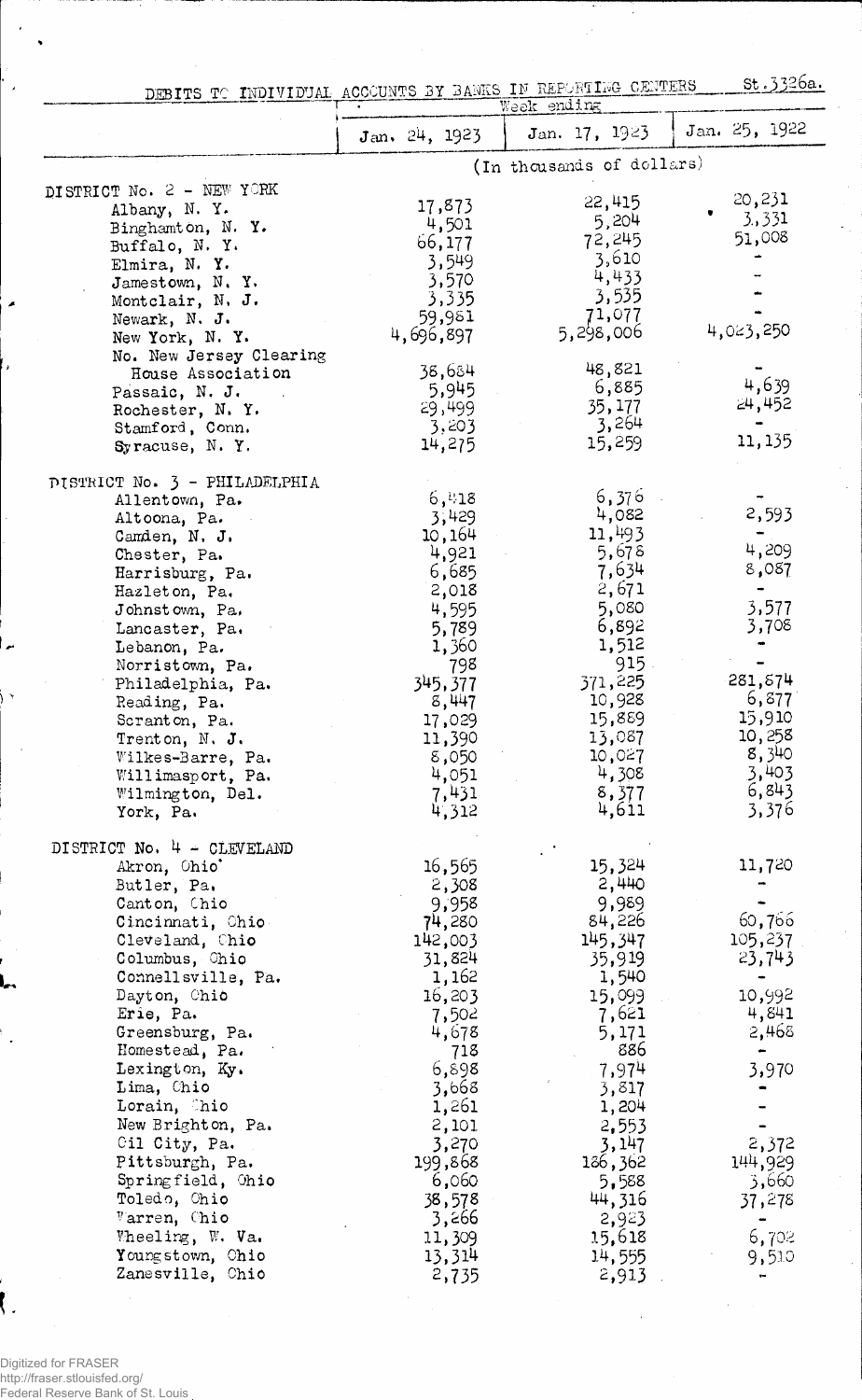| DEBITS TO INDIVIDUAL ACCOUNTS BY BANKS IN REPORTING CENTERS |               | ارداني<br>Week ending     | 5t.3326b.     |
|-------------------------------------------------------------|---------------|---------------------------|---------------|
|                                                             | Jan. 24, 1923 | Jan. 17, $1923$           | Jan. 25, 1922 |
|                                                             |               | (In thousands of dollars) |               |
| DISTRICT No. 5 - RICHMOND                                   |               |                           |               |
| Asheville, N. C.                                            | 4,871         | 4,750                     |               |
| Baltimore, Md.                                              | 83,700        | 91,000                    | 71,604        |
| Charleston, S. C.                                           | 10,383        | 5,311                     | 5,780         |
| Charleston, W. Va.                                          | 9,287         | 8,743                     |               |
| Charlotte, N. C.                                            | 8,397         | 9,253                     | 5,554         |
| Columbia, S. C.                                             | 5,672         | 6,664                     | 4,670         |
| Cumberland, Md.                                             | 1,675         | 1,851                     |               |
| Danville, Va.                                               | 2,751         | 2,620                     |               |
| Durham, N. C.                                               | 4,287         | 4,824                     |               |
| Greensboro, N. C.                                           | 5,647         | 5,266                     |               |
| Greenville, S. C.                                           | 4,700         | 5,400                     | 3,499         |
| Hagerstown, Md.                                             | 2,010         | 2,385                     |               |
| Huntington, W. Va.                                          | 5,915         | $-6,251$                  | 4,082         |
| Lynchburg, Va.                                              | 4,770         | 5,410                     |               |
| Newport News, Va.                                           | 1,758         | 2,001                     |               |
| Norfolk, Va.                                                | 15,416        | 16,438                    | 12,480        |
| Raleigh, N. C.                                              | 7,950         | 8,500                     | 4,600         |
| Richmond, Va.                                               | 33,900        | 36,127                    | 25,049        |
| Roanoke, Va.                                                | 5,605         | 5,482                     |               |
| Spartanburg, S. C.                                          | 2,304         | 2,823                     |               |
| Washington, D. C.                                           | 44,129        | 46,483                    | 36,263        |
| Wilmington, N. C.                                           | 4,008         | 4,812                     | 3,615         |
| Winston-Salem, N. C.                                        | 7,170         | 7,738                     |               |
| DISTRICT No. 6 - ATLANTA                                    |               |                           |               |
| Albany, Ga.                                                 | 1,030         | 1,105                     |               |
| Atlanta, Ga.                                                | 27,303        | 32,756                    | 20,482        |
| Augusta, Ga.                                                | 7,592         | 7,694                     |               |
| Birmingham, Ala.                                            | 26,005        | 26,850                    | 5,835         |
| Brunswick, Ga.                                              | 600           | 598                       | 13,541        |
| Chattanooga, Tenn.                                          | 8,077         | 9,531                     |               |
| Columbus, Ga.                                               | 3,160         |                           | 6,003         |
| Cordele, Ga.                                                | 267           | 3,207<br>322              |               |
| Dothan, Ala.                                                | 710.          | 1,080                     |               |
| Elberton, Ga.                                               | 205           | 540                       |               |
| Jackson, Miss.                                              | 2,871         |                           |               |
| Jacksonville, Fla.                                          | 11,986        | 3,355                     |               |
| Knoxville, Tenn.                                            | 6,652         | 13,212                    | 9,473         |
| Macon, Ga.                                                  | 4,759         | 8,728                     | 5,686         |
| Meridian, Miss.                                             |               | 5,379                     | 3,296         |
| Mobile, Ala.                                                | 2,456         | 2,594                     |               |
| Montgomery, Ala.                                            | 6,381         | 7,278                     | 6,303         |
| Nashville, Tenn.                                            | 5,088         | 4,877                     | 3,323         |
| Newnan, Ga.                                                 | 15,596        | 19,085                    | 13,765        |
| New Orleans, La.                                            | 379           | 436                       |               |
| Pensacola, Fla.                                             | 77,548        | 87,265                    | 59,113        |
| Savannah, Ga.                                               | 1,581         | 1,605                     | 1,326         |
| Tampa, Fla.                                                 | 9,401         | 9,394                     | 8,610         |
| Valdosta, Ga.                                               | 6,759         | 7,079                     | 5,542         |
|                                                             | 1,148         | 1,285                     |               |

 $2,125$   $1,691$ 

 $\mathbb{Q}_2$ 

Digitized for FRASER http://fraser.stlouisfed.org/ Federal Reserve Bank of St. Louis

Vicksburg, Miss.

 $\hat{\mathcal{S}}$ 

 $\ddot{\phantom{0}}$  $\hat{\boldsymbol{\sigma}}$ 

 $\frac{1}{2}$  $\frac{1}{2}$ 

 $\overline{\phantom{a}}$ 

ļ.

 $\overline{a}$ 

 $\downarrow$ 

١.

 $\mathbf{L}$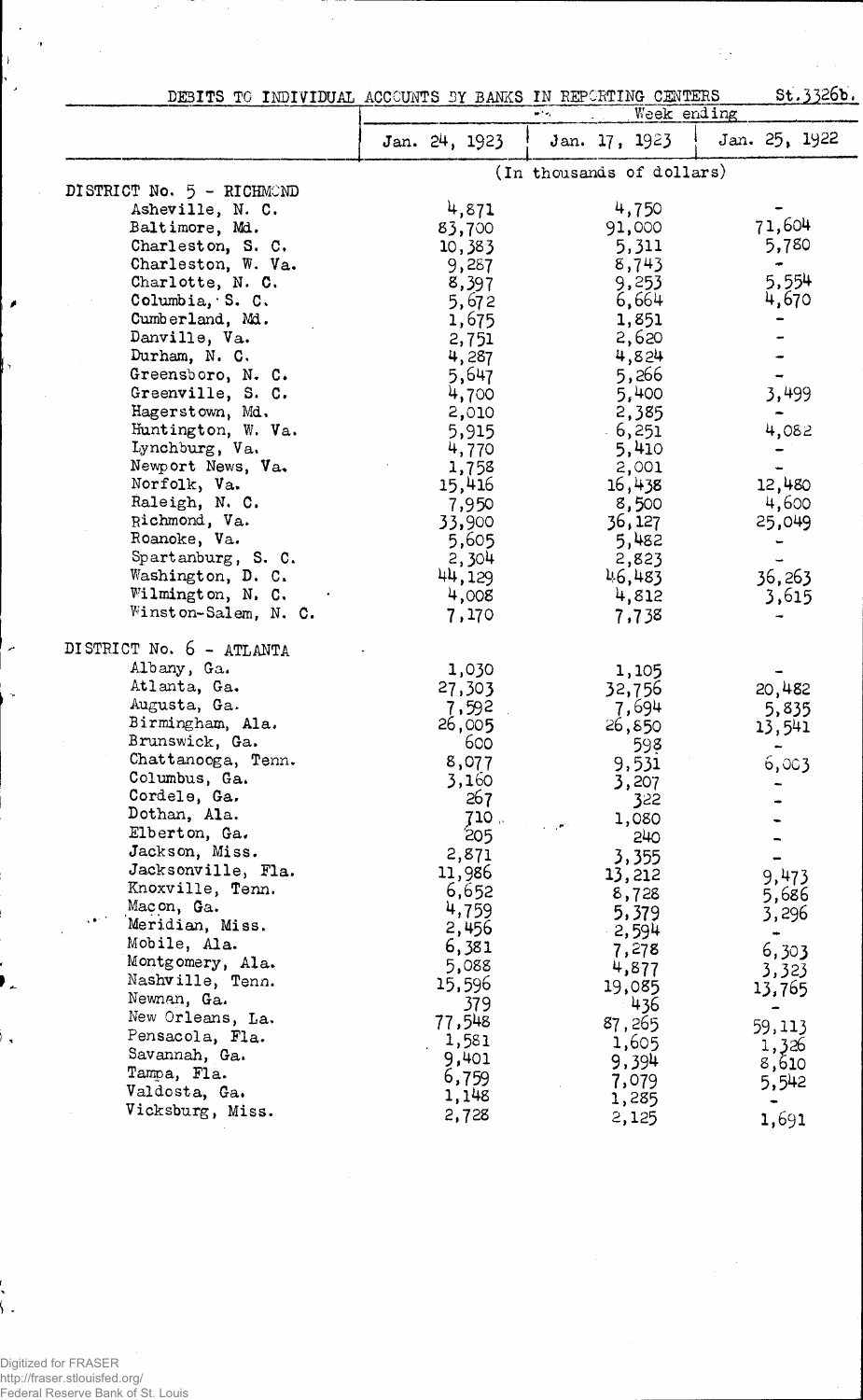| DEBITS TO INDIVIDUAL ACCOUNTS BY BANKS IN REPORTING CENTERS |                |                              | <u>St.3326c.</u> |
|-------------------------------------------------------------|----------------|------------------------------|------------------|
|                                                             | Jan. 24, 1923  | Week ending<br>Jan. 17, 1923 | Jan. 25, 1922    |
|                                                             |                | (In thousands of dollars)    |                  |
| DISTRICT No. 7 - CHICAGO                                    |                |                              |                  |
| Adrian, Mich.                                               | 954            | 999                          |                  |
| Aurora, Ill.                                                | 3,055          | 3,129                        | $-2,078$         |
| Bay City, Mich.                                             | 2,277          | $2,286$ .<br>2,600           | 1,824            |
| Bloomington, Ill.                                           | 2,418          | 5,913                        | 7,758            |
| Cedar Rapids, Iowa                                          | 5,831          | 779,910                      | 563,299          |
| Chicago, Ill.                                               | 698,362        | 2,700                        |                  |
| Danville, Ill.                                              | 2,700          | 7,547                        | 7,150            |
| Davenport, Iowa                                             | 7,571          | 3,399                        | 2,506            |
| Decatur, Ill.                                               | 3,029          | 18,049                       | 13,689           |
| Des Moines, Iowa                                            | 20,030         | 152,324                      | 91,469           |
| Detroit, Mich.                                              | 146,188        | 3,986                        | 2,477            |
| Dubuque, Iowa                                               | 4,004          | 7,044                        | 4,650            |
| Flint, Mich.                                                | 8,003          | 8,042                        | 6,620            |
| Fort Wayne, Ind.                                            | 7,525          | $-2,966$                     |                  |
| Gary, Ind.                                                  | 2,899          | 15,716                       | 13,205           |
| Grand Rapids, Mich.                                         | 14,074         | 2,397                        |                  |
| Green Bay, Wis.                                             | 2,063          | $-3,260$                     |                  |
| Hammond, Ind.                                               | 3,750          | 44,458                       | 28,991           |
| Indianapolis, Ind.                                          | 36,669         |                              | 3,167            |
| Jackson, Mich.                                              | 4,545          | 5,566                        | 3,501            |
| Kalamazoo, Mich.                                            | 4,430.         | 6,102                        | 3,892            |
| Lansing, Mich.                                              | 7,300          | 6,800                        |                  |
| Mason City, Iowa                                            | 2,103          | 2,192                        | $+45,690$        |
| Milwaukee, Wis.                                             | 61,240         | 67,757                       | 1,518            |
| Moline, Ill.                                                | 1,642          | 1,722                        |                  |
| Muscatine, Iowa                                             | 1,421          | 1,460                        |                  |
| Oshkosh, Wis.                                               | 2,300          | 2,700.                       | 6,640            |
| Peoria, Ill.                                                | 8,464          | 10,196                       | 3,946            |
| Rockford, Ill.                                              | 4,643          | 6,004                        |                  |
| Saginaw, Mich.                                              | 5,537          | 6,160<br>18,160              | 7,021            |
| Sioux City, Iowa                                            | 16,038         |                              | 4,683            |
| South Bend, Ind.                                            | 7,101          | 7,906                        | 4,811            |
| Springfield, Ill.                                           | 5,616          | 6,314                        |                  |
| Terre Haute, Ind.                                           | 5,447          | 5,985                        | 2,745            |
| Waterloo, Iowa                                              | 3,766          | 4,361                        |                  |
| DISTRICT No. 8 - ST. LOUIS                                  |                |                              |                  |
| East St. Louis and                                          |                |                              |                  |
| Nat'l Stock Yards, Ill.                                     | 9,985          | $10,759$ .                   | 7,510            |
| Evansville, Ind.                                            | 6,970          | 8,258                        | 5,081            |
| Fort Smith, Ark.                                            | 2,906          | 2,857                        |                  |
| Greenville, Miss.                                           | 1,122          | 1,468                        |                  |
| Helena, Ark.                                                | 1,337          | 1,566                        |                  |
| Little Rock, Ark.                                           | 13,009         | 15,793                       | 9,371            |
| Louisville, Ky.                                             | 39,995         | 45,196                       | 26,957           |
| Memphis, Tenn.                                              | 36,164         | 40,749                       | 21,191           |
| Cwensboro, Ky.                                              | 1,557          | $-1,944$                     | $\sim$           |
| Quincy, Ill.                                                | 2,311          | 2,844                        | 1,922            |
| St. Louis, Mo.                                              | 147,534        | 166,842                      | 112,033          |
| Springfield, Mo.                                            | 3,175          | 3,309                        | 2,940            |
| DISTRICT No. 9 - MINNEAPOLIS                                |                |                              |                  |
| Aberdeen, S. D.                                             | 1,127          | 1,213                        | 1,076            |
| Billings, Mont.                                             | 1,622          | $-2,145$                     | 1,452            |
| Dickinson, N. D.                                            | .260           | 373                          |                  |
| Duluth, Minn.                                               | 13,831         | 15,174                       | 10,862           |
|                                                             | 2,416          | 2,853                        | 1,847            |
|                                                             |                |                              | 1,053            |
| Fargo, N. D.                                                |                |                              |                  |
| Grand Forks, N. D.                                          | 1,653          | 2,006                        |                  |
| Helena, Mont.                                               | 2,590          | 2,916                        | 2,169            |
| Jamestown, N. D.                                            | 520            | 508                          |                  |
| La Crosse, Wis.                                             | 2,611          | 2,935                        |                  |
| Lewistown, Mont.                                            | 1,160          | 1,519                        |                  |
| Minneapolis, Minn.                                          | 73,590         | 85,046                       | 57,372           |
| Minot, N. D.                                                | 798            | 1,047                        |                  |
| Red Ving, Minn.                                             | 415            | 525                          |                  |
| St. Paul, Minn.                                             | 39,611         | 39,215                       | 33,121           |
| Sioux Falls, S. D.                                          | 3,671          | 4,670                        | 3,638            |
| Superior, Wis.<br>Winona, Minn.                             | 1,611<br>1,485 | 1,681<br>3,207               | 1,296<br>831     |

 $\frac{1}{2}$ 

Federal Reserve Bank of St. Louis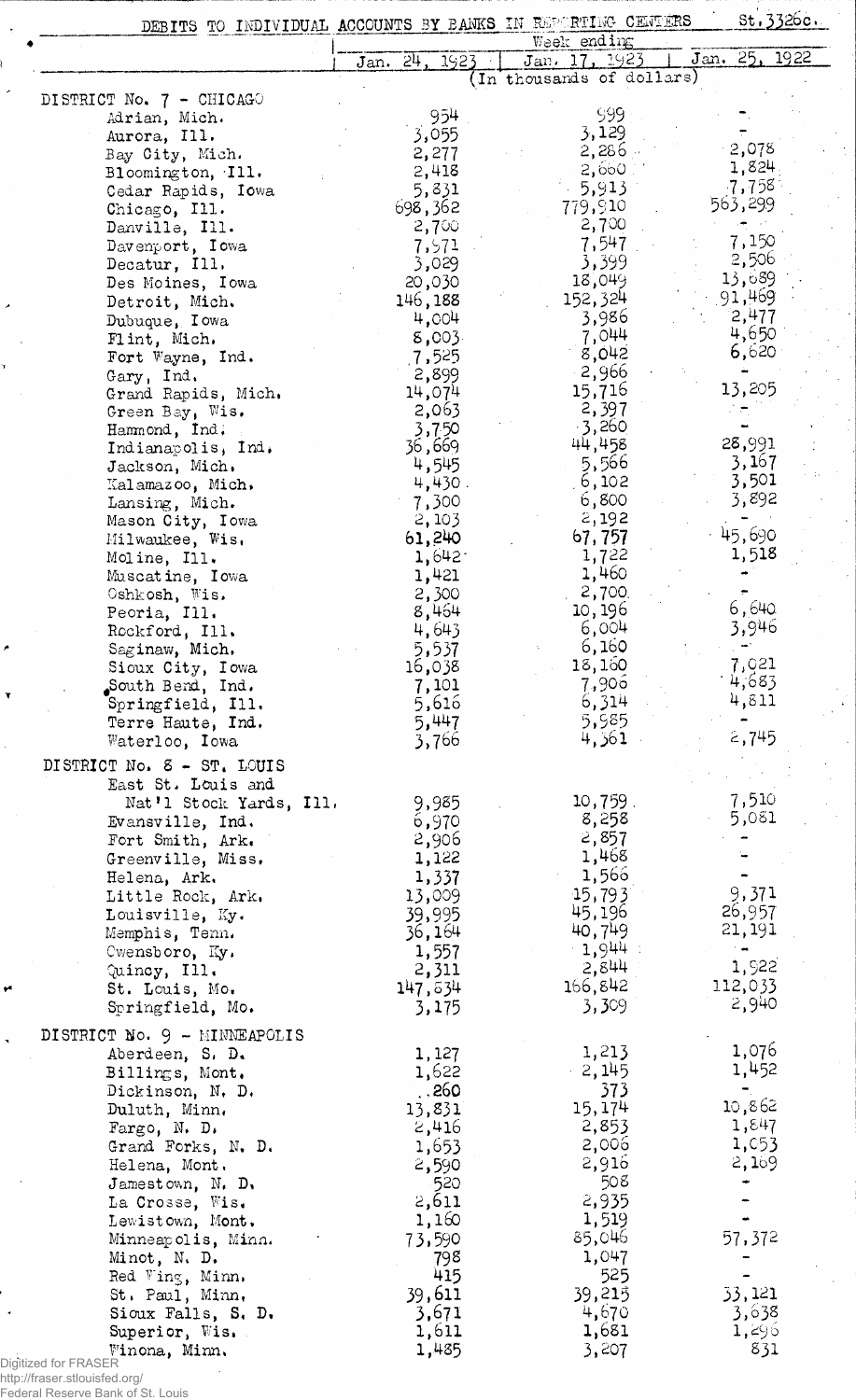|                                                                                                                                                                                                                                                                                                                                                                                                                                                                                                                                                | DEBITS TO INDIVIDUAL ACCOUNTS BY BANKS IN PENCRITE CENTERS<br>55.3204.<br>Week ending                                                                                                                                     |                                                                                                                                                                                                                                |                                                                                                                        |  |
|------------------------------------------------------------------------------------------------------------------------------------------------------------------------------------------------------------------------------------------------------------------------------------------------------------------------------------------------------------------------------------------------------------------------------------------------------------------------------------------------------------------------------------------------|---------------------------------------------------------------------------------------------------------------------------------------------------------------------------------------------------------------------------|--------------------------------------------------------------------------------------------------------------------------------------------------------------------------------------------------------------------------------|------------------------------------------------------------------------------------------------------------------------|--|
|                                                                                                                                                                                                                                                                                                                                                                                                                                                                                                                                                | Jan. 24. 1923                                                                                                                                                                                                             | Jan. 17, 1923                                                                                                                                                                                                                  | Jan. 25, 1922                                                                                                          |  |
|                                                                                                                                                                                                                                                                                                                                                                                                                                                                                                                                                |                                                                                                                                                                                                                           | (In thousands of dollars)                                                                                                                                                                                                      |                                                                                                                        |  |
| DISTRICT No. 10 - KANSAS CITY<br>Atchison, Kans.<br>Bartlesville, Okla.<br>Casper, Vyo.<br>Cheyenne, Wyo.<br>Colorado Springs, Colo.<br>Denver, Colo.<br>Enid, Ckla.<br>Fremont, Neb.<br>Grand Island, Neb.<br>Grand Junction, Colo.<br>Guthrie, Okla.<br>Hutchinson, Kans.<br>Independence, Kans.<br>$J\gamma$ lin, Mo.<br>Kansas City, Kans.<br>Kansas City, Mo.<br>Lawrence, Kans.<br>McAlester, Okla.<br>Muskogee, Clila.<br>Oklahoma City, Okla.<br>Okmulgee, Okla.<br>Omaha, Neo.<br>Parsons, Kans.<br>Pittsburg, Kans.<br>Pueblo, Colo. | 1,609<br>4,066<br>3,192<br>2,395<br>2,551<br>35,868<br>2,652<br>726<br>1,254<br>421<br>879<br>3,561<br>2,175<br>2,843<br>7,918<br>78,863<br>976<br>1,023<br>6,533<br>16,401<br>1,975<br>48,446<br>1,010<br>1,409<br>3,388 | 1,669<br>2,796<br>3,142<br>$-2,901$<br>2,865<br>38,382<br>3,096<br>964<br>1,255<br>698<br>890<br>3,096<br>2,988<br>3,435<br>4,116<br>88,594<br>$922 -$<br>1,262<br>6,612<br>21,696<br>3,052<br>48,720<br>937<br>1,733<br>3,707 | 960<br>1,799<br>3,364<br>2,523<br>31,971<br>2,102<br>3,471<br>58,638<br>2,659<br>16,559<br>36,629<br>2,505             |  |
| St. Joseph,, Mo.<br>Topeka, Kans.<br>Tulsa, Ckla.<br>Wichita, Kans.                                                                                                                                                                                                                                                                                                                                                                                                                                                                            | 14,260<br>3,507<br>21,928<br>10,185                                                                                                                                                                                       | 17,179<br>3,920<br>28,375<br>12,674                                                                                                                                                                                            | 16,163<br>3,372<br>21,406<br>8,866                                                                                     |  |
| DISTRICT No. 11 - DALLAS<br>Albuquerque, N. M.<br>Austin, Tex.<br>Beaumont, Tex.<br>Corsicana, Tex.<br>Dallas, Tex.<br>El Paso, Tex.<br>Ft. Worth, Tex.<br>Galveston, Tex.<br>Houston, Tex.<br>Roswell, N. M.<br>San Antonio, Tex.<br>Shreveport, La.<br>Texarkana, Tex.<br>Tucson, Ariz.<br>Waco, Tex.                                                                                                                                                                                                                                        | 2,031<br>3,472<br>3,774<br>1,428<br>40,660<br>7,081<br>27,976<br>30,830<br>29,317<br>472<br>7,416<br>8,671<br>2,058<br>1,850<br>4,117                                                                                     | 2,543<br>3,922<br>4,367<br>1,311<br>44,692<br>7,127<br>27,788<br>17,886<br>32,458<br>721<br>7,615<br>10,417<br>2,068<br>2,052<br>4,721                                                                                         | 1,542<br>2,170<br>3,575<br>29,767<br>7,378<br>31,265<br>13, 143<br>25,645<br>5,331<br>6,082<br>1,251<br>1,553<br>3,190 |  |

na marka na sa  $\mathbf{r}$  $\sim$   $\sim$  $\overline{a}$ 

 $\hat{\boldsymbol{\beta}}$  $\hat{\boldsymbol{\beta}}$ 

 $\overline{a}$ 

 $7326a$  $C_{\pm}$ 

l,

֧֖֚֚֚֡֝<br>֞֩  $\ddot{\phantom{1}}$